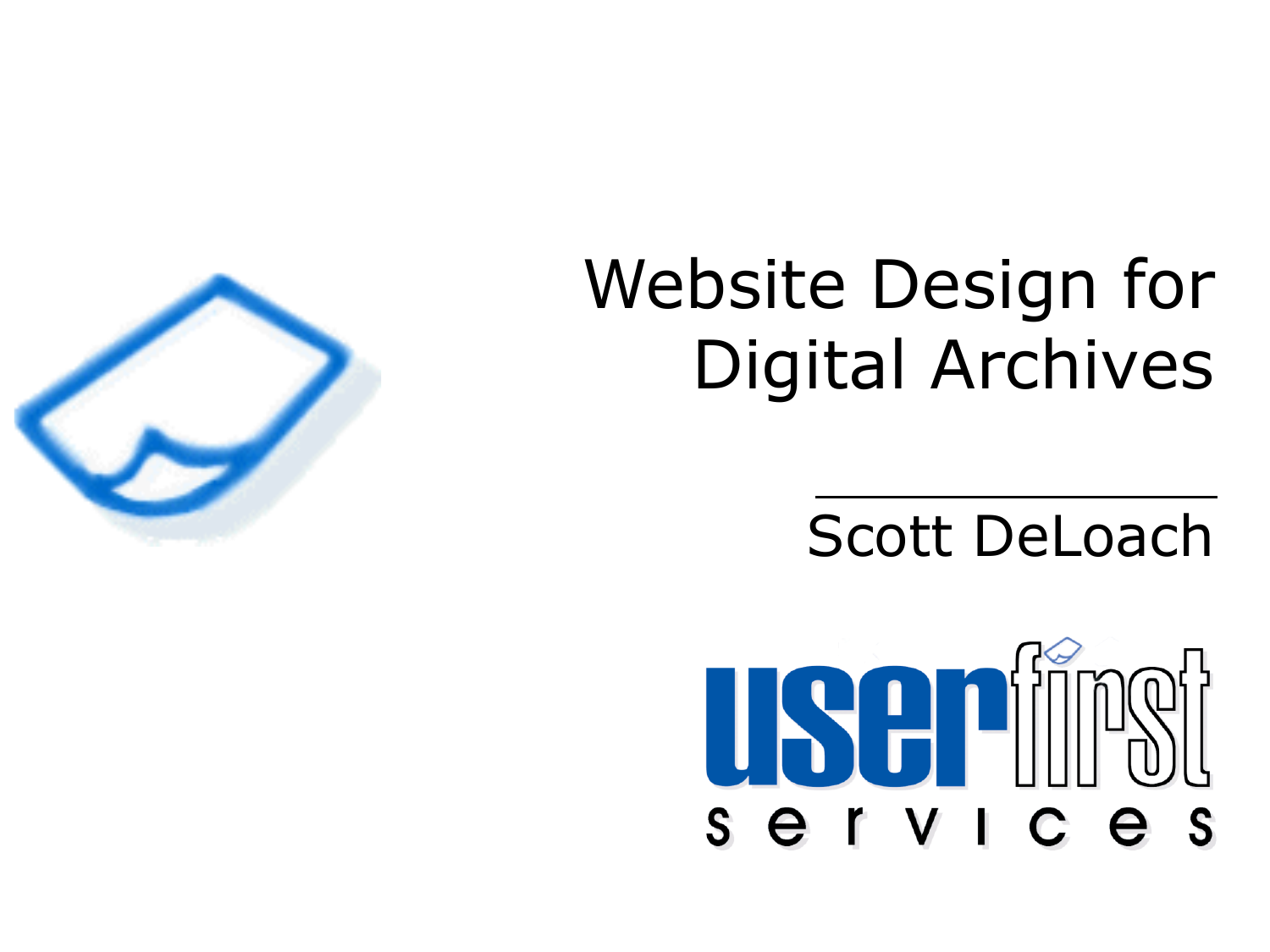

- What is being archived on the Web?
- ⚫ Advantages
- ⚫ Disadvantages
- ⚫ Design issues and examples
- ⚫ Future possibilities for digital archives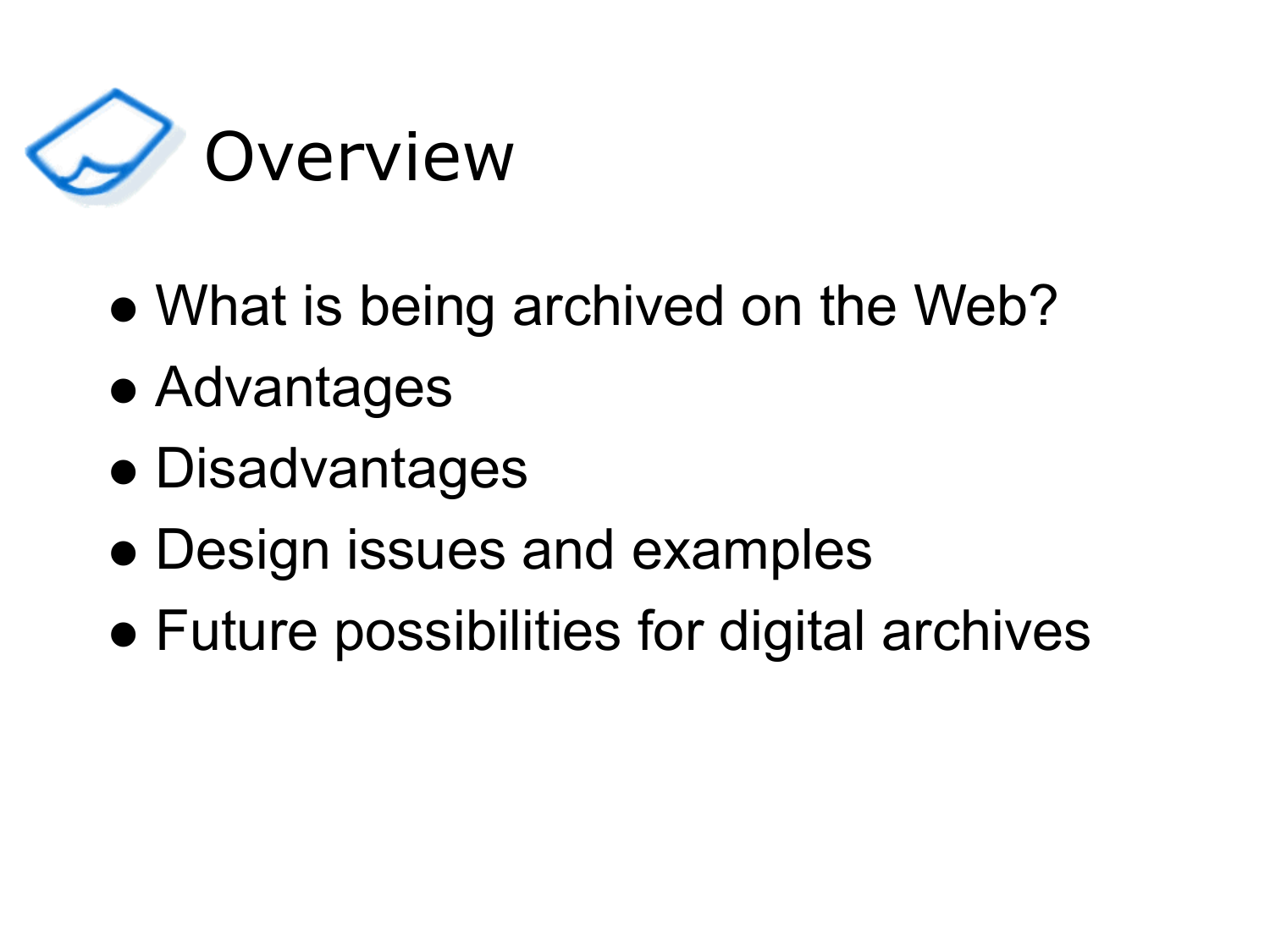## What is being archived on the Web?

- ⚫ public records and historical documents
- ⚫ reference materials dictionaries, encyclopedias
- ⚫ library holdings ("card catalogs")
- family histories
- ⚫ everything! google.com can search over 1 billion web pages (current count is 2.5 billion pages)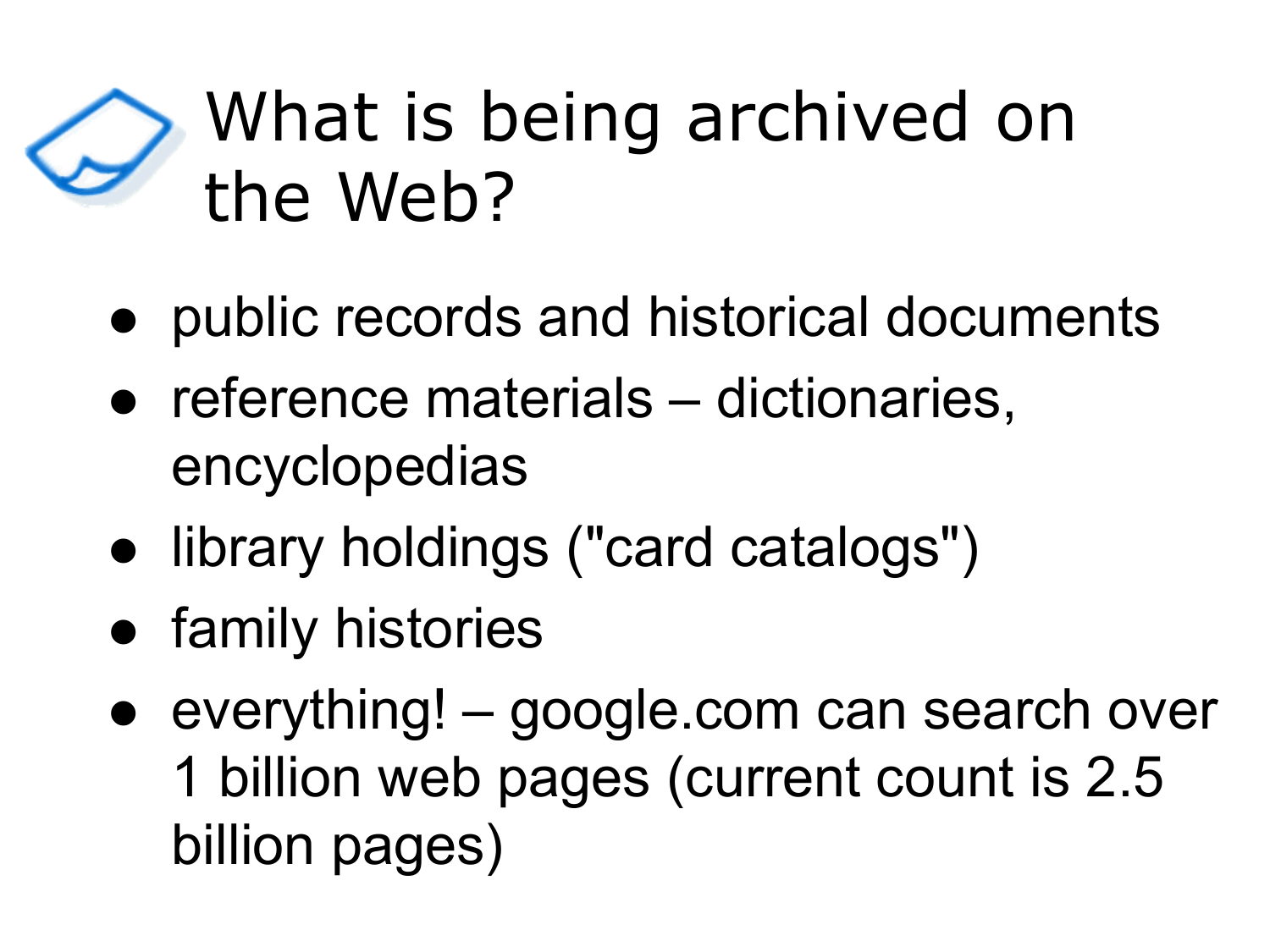## Why create Web-based digital archives?

"Unless we remember we cannot understand."

- **-** E. M. Forster, author of A Room with a View
- accessibility
- speed to find
- security of original work
- preservation
- ⚫ low cost to maintain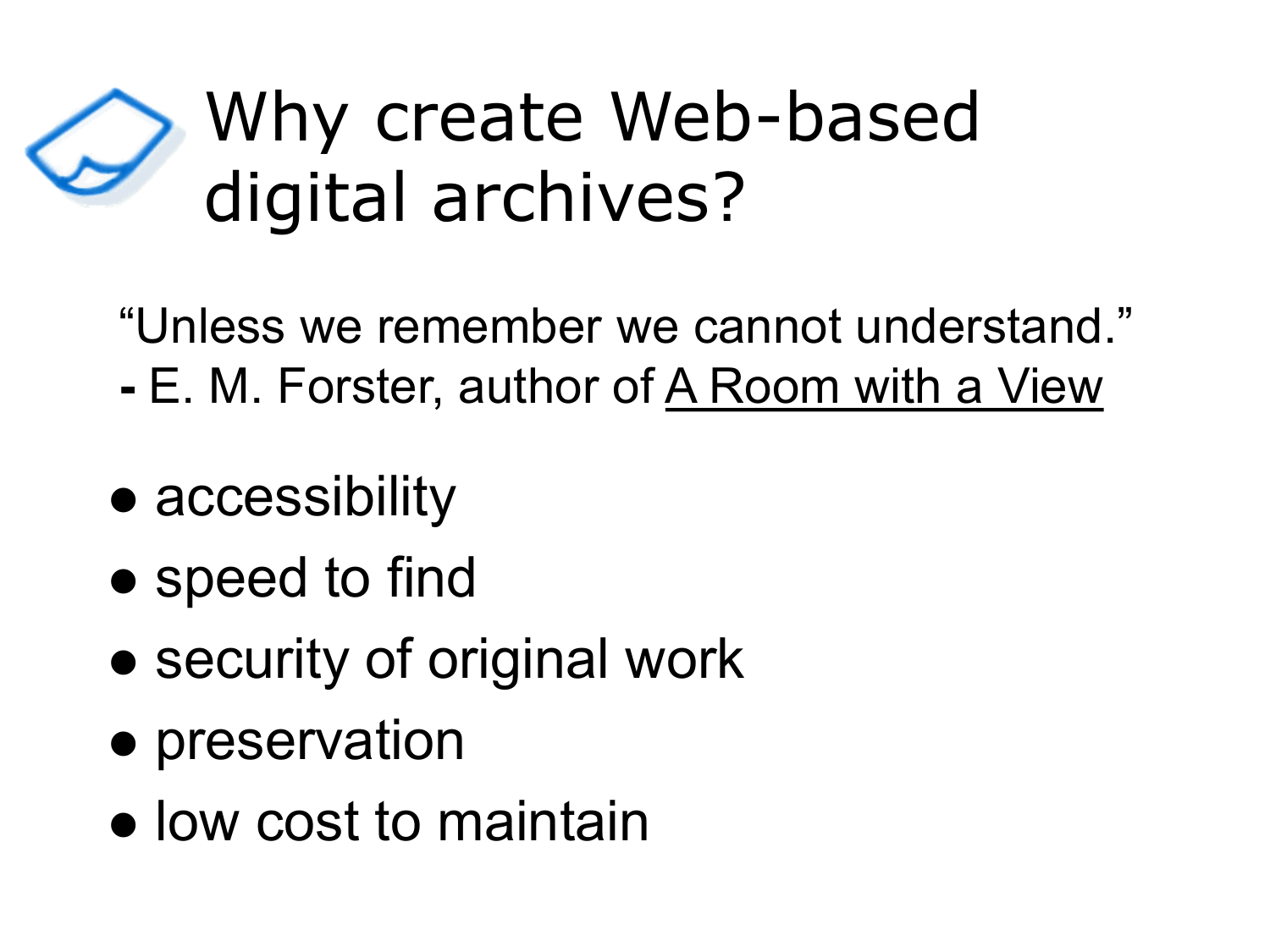## Disadvantages of digital archives

- high cost to create
- security
- ⚫ lower income generation versus museum
- ⚫ harder to "browse"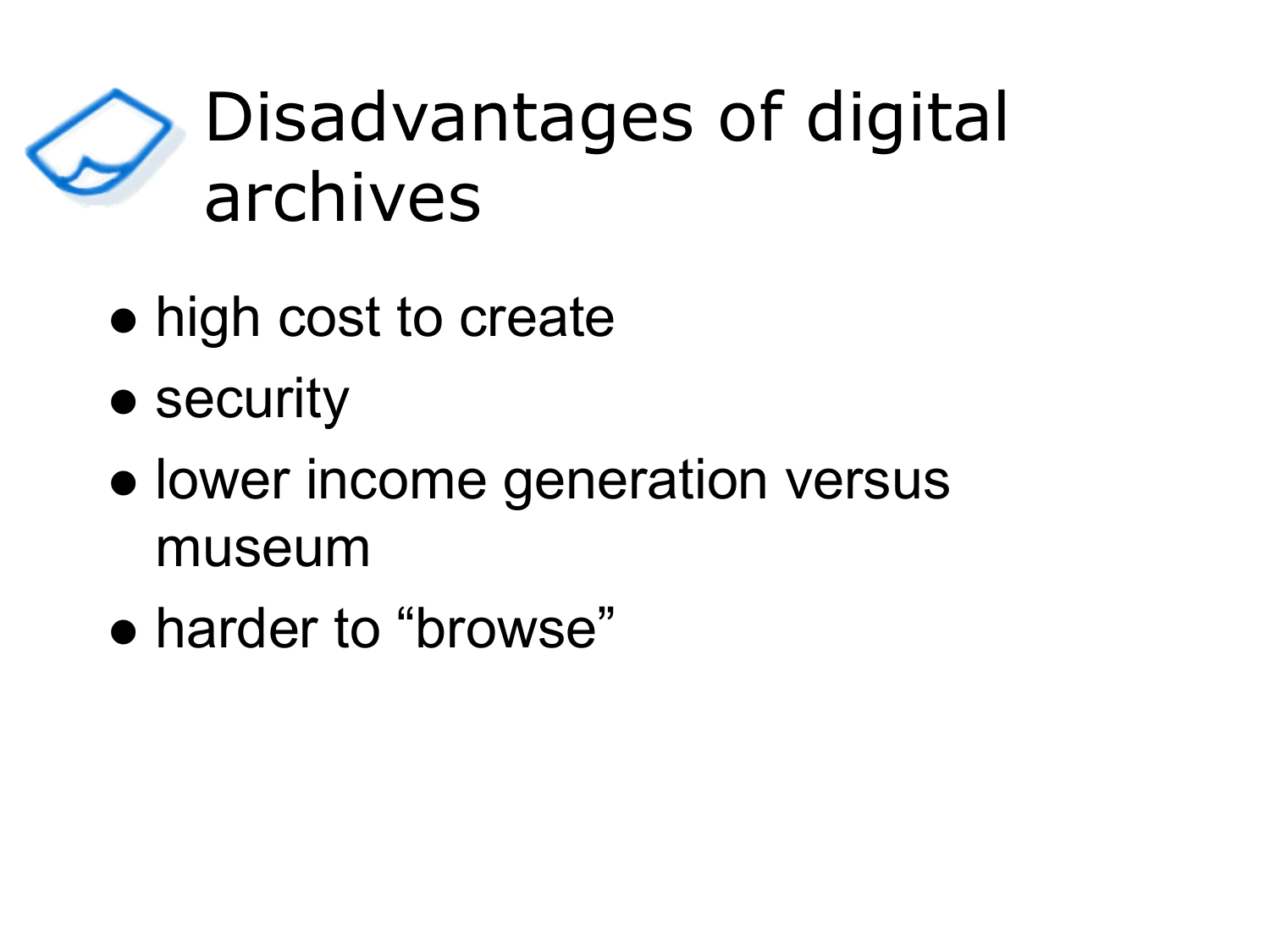

- ⚫ multiple languages
- ⚫ different search methods
- abstracts
- ⚫ printing
- ⚫ "premium content" for members
- ⚫ multimedia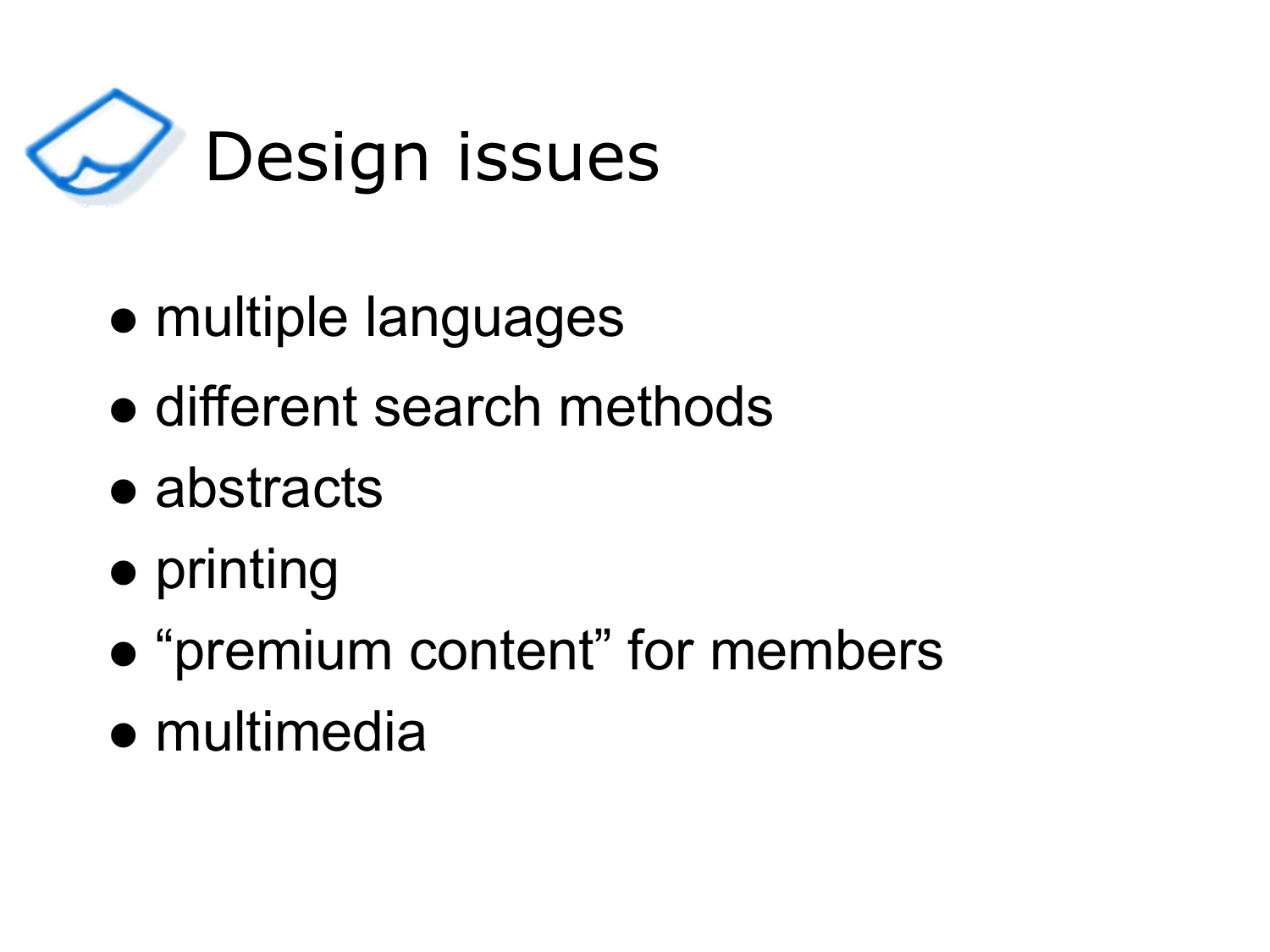## Multiple languages: Altavista.com

- ⚫ Audience English-speaking users
- ⚫ Features
	- translate typed text or entire pages
	- online keypad for entering non-English characters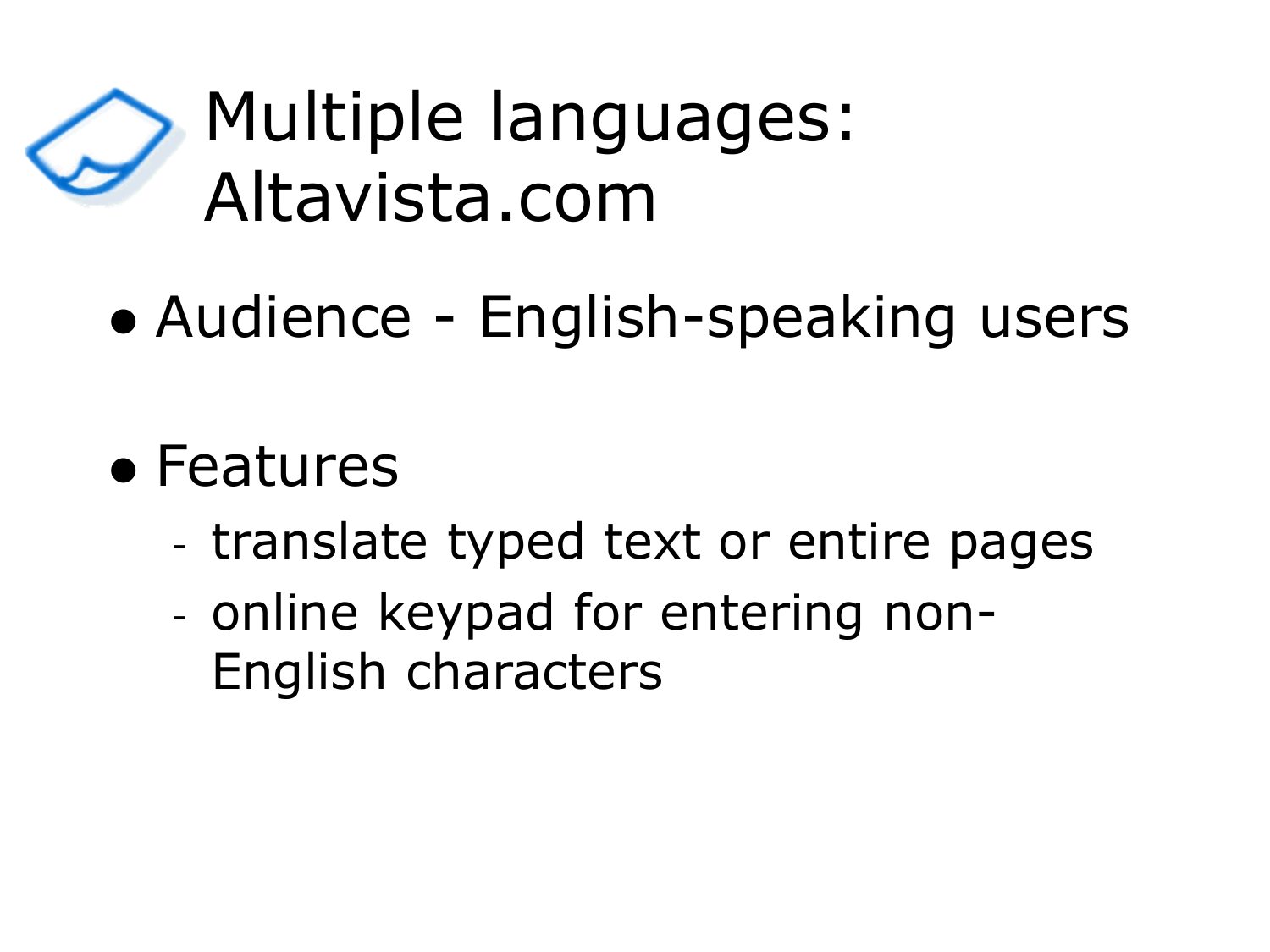### Multiple languages: Altavista.com



#### Translates Web pages or text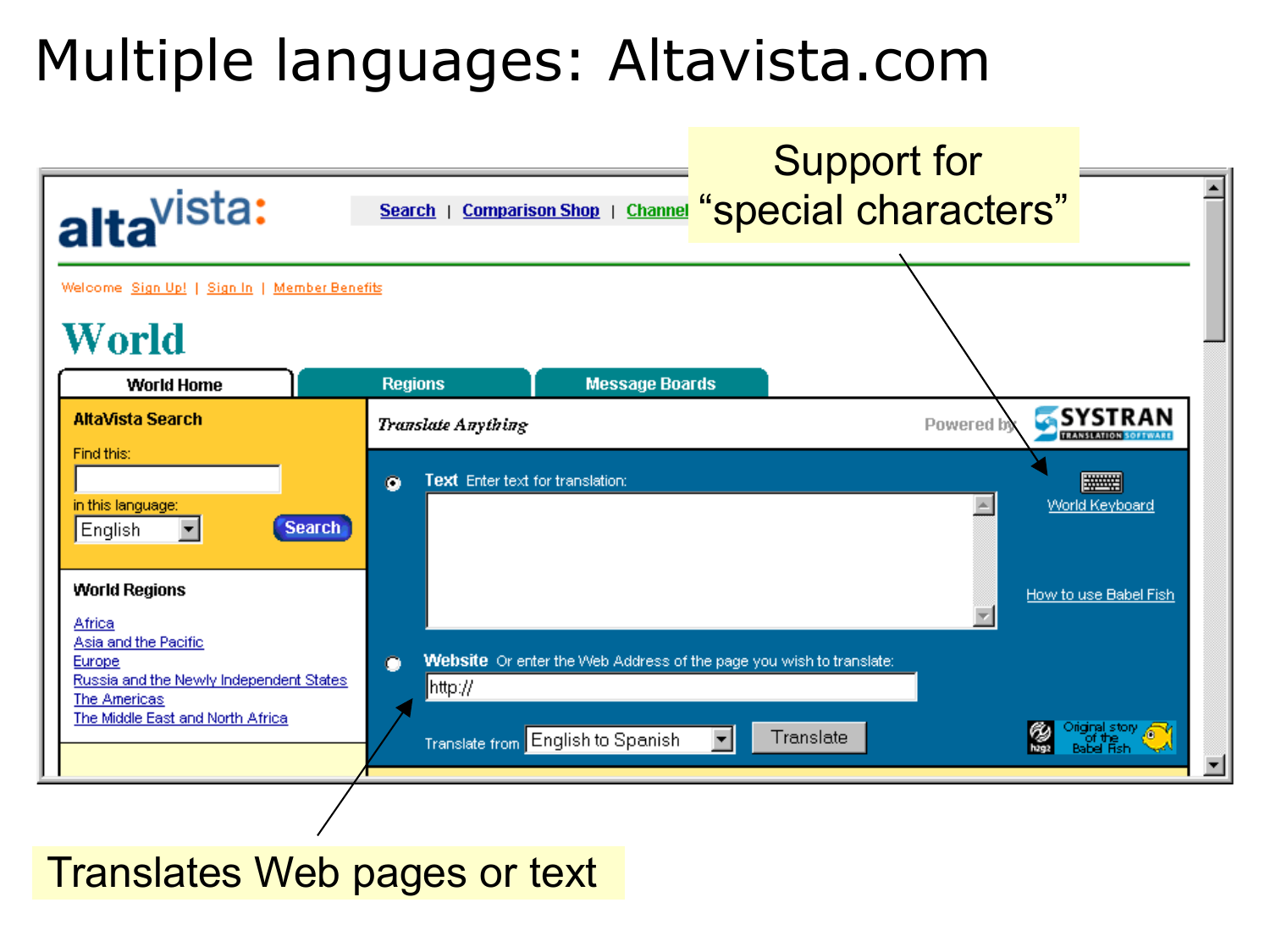## Different search methods: IMDB.com

- ⚫ Audience movie lovers
- ⚫ Features
	- multiple search methods
	- combination searches
	- Boolean search strings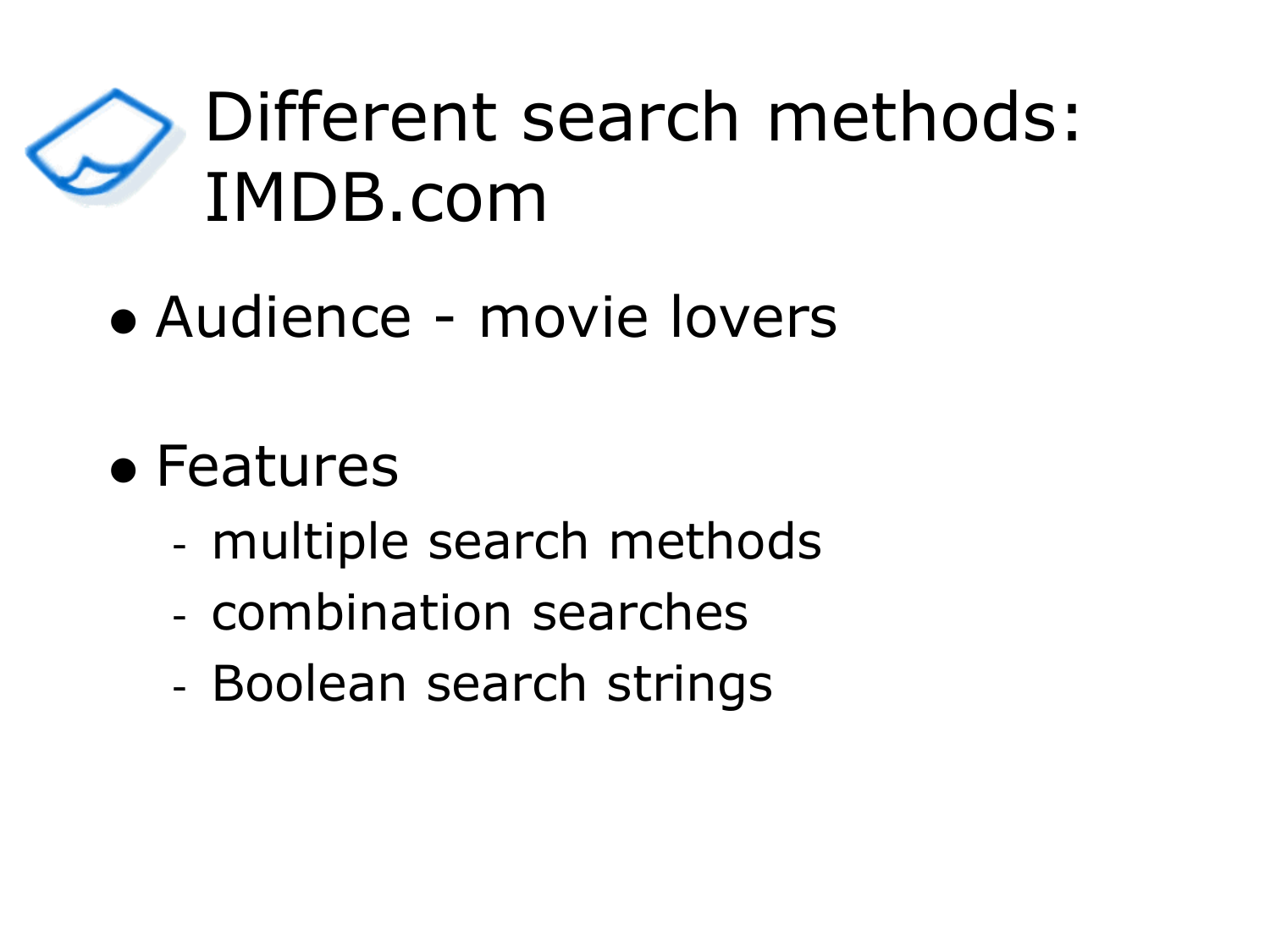### Different search methods: IMDB.com



#### Combination searches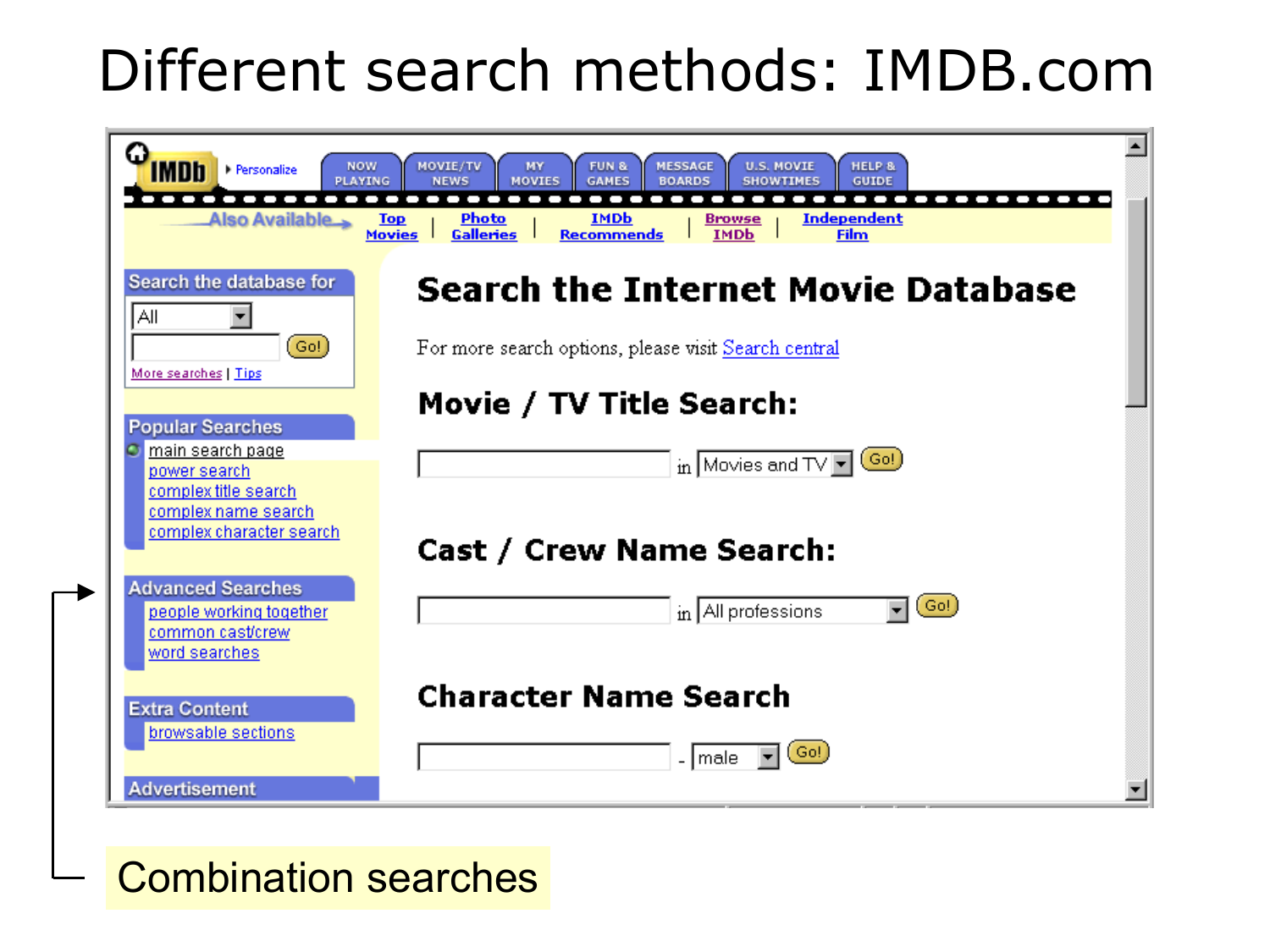## Thumbnails and abstracts: AJC.com

- ⚫ Audience local newspaper readers
- ⚫ Features
	- includes most articles from last 10 years
	- date sorting
	- search can be limited by section of paper, author, and length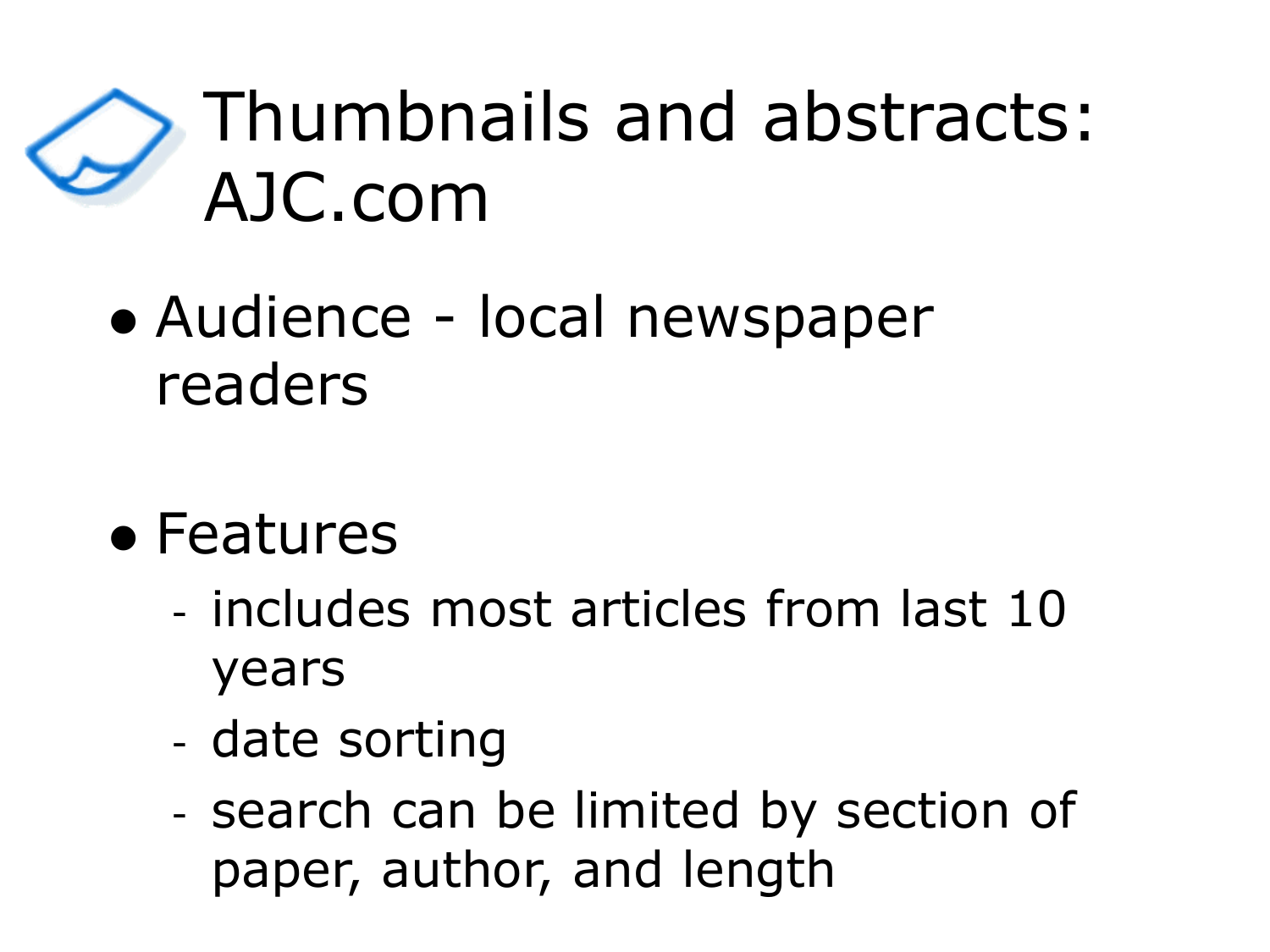#### Abstracts: AJC.com

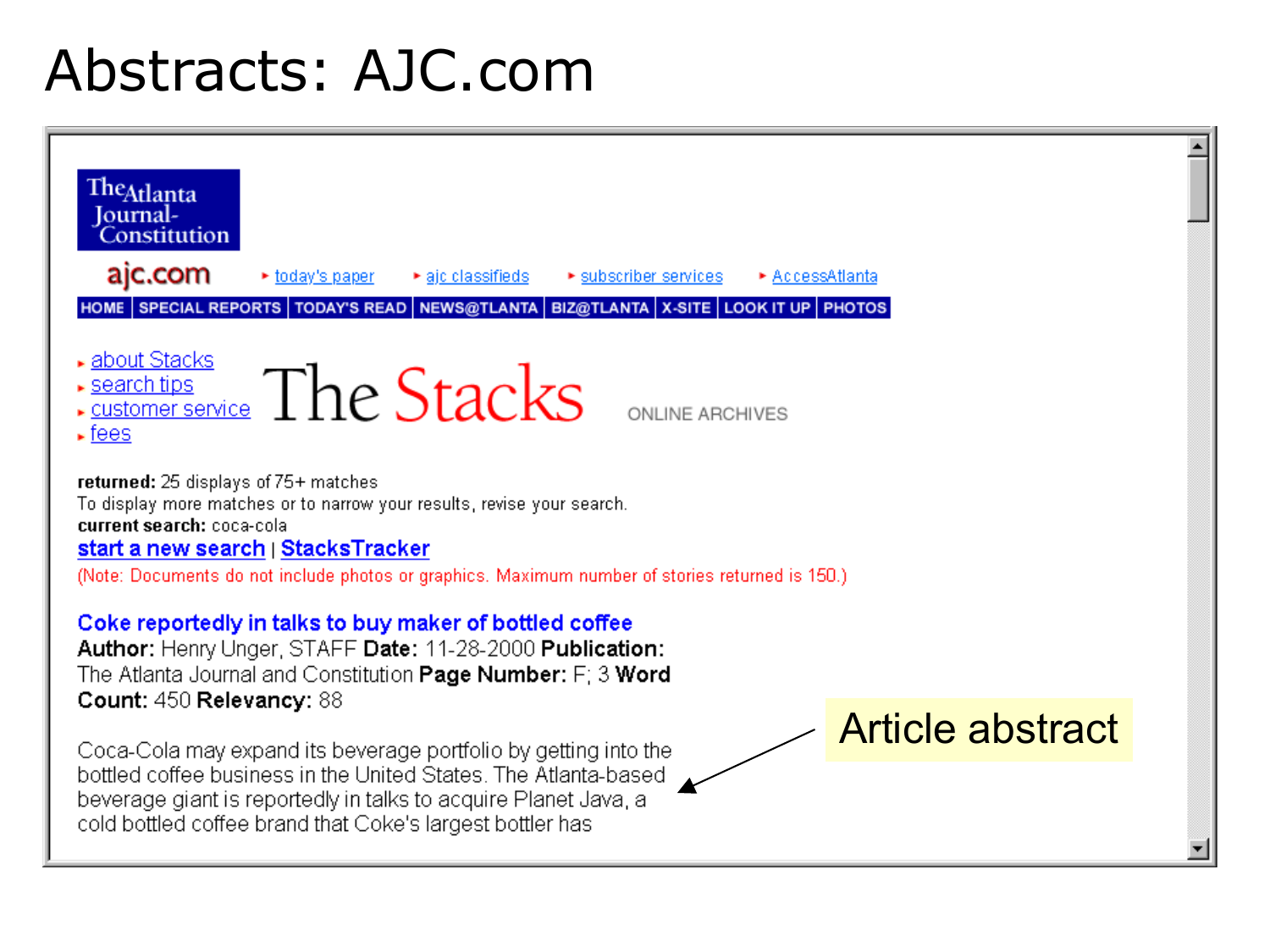

- ⚫ Audience programmers
- ⚫ Features
	- article summaries
	- formats for computer screens, handhelds, print, and email
	- articles divided into pages for ease of reading
	- simple link to email article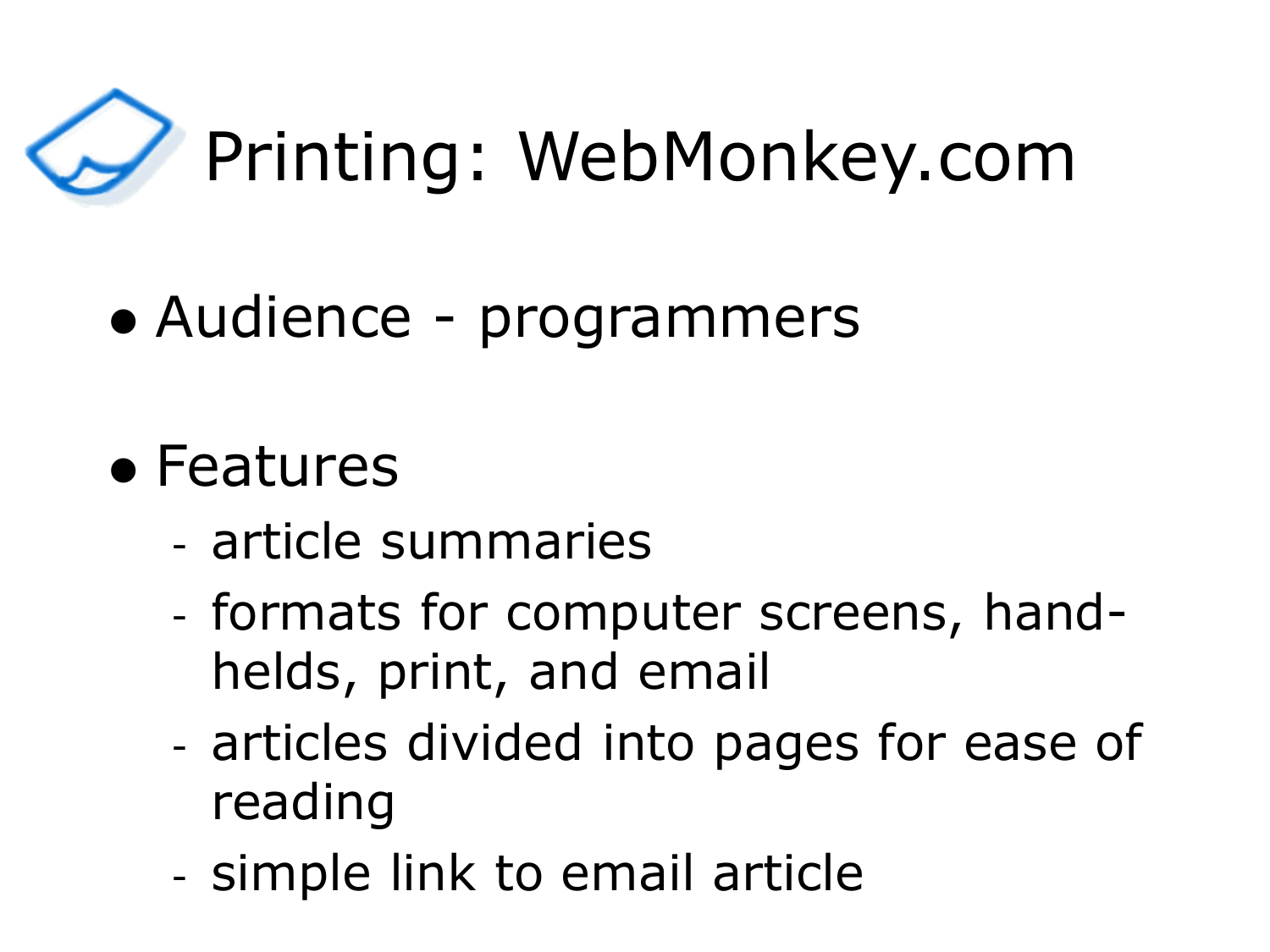### Printing: WebMonkey.com



#### Special "printer-friendly" stylesheet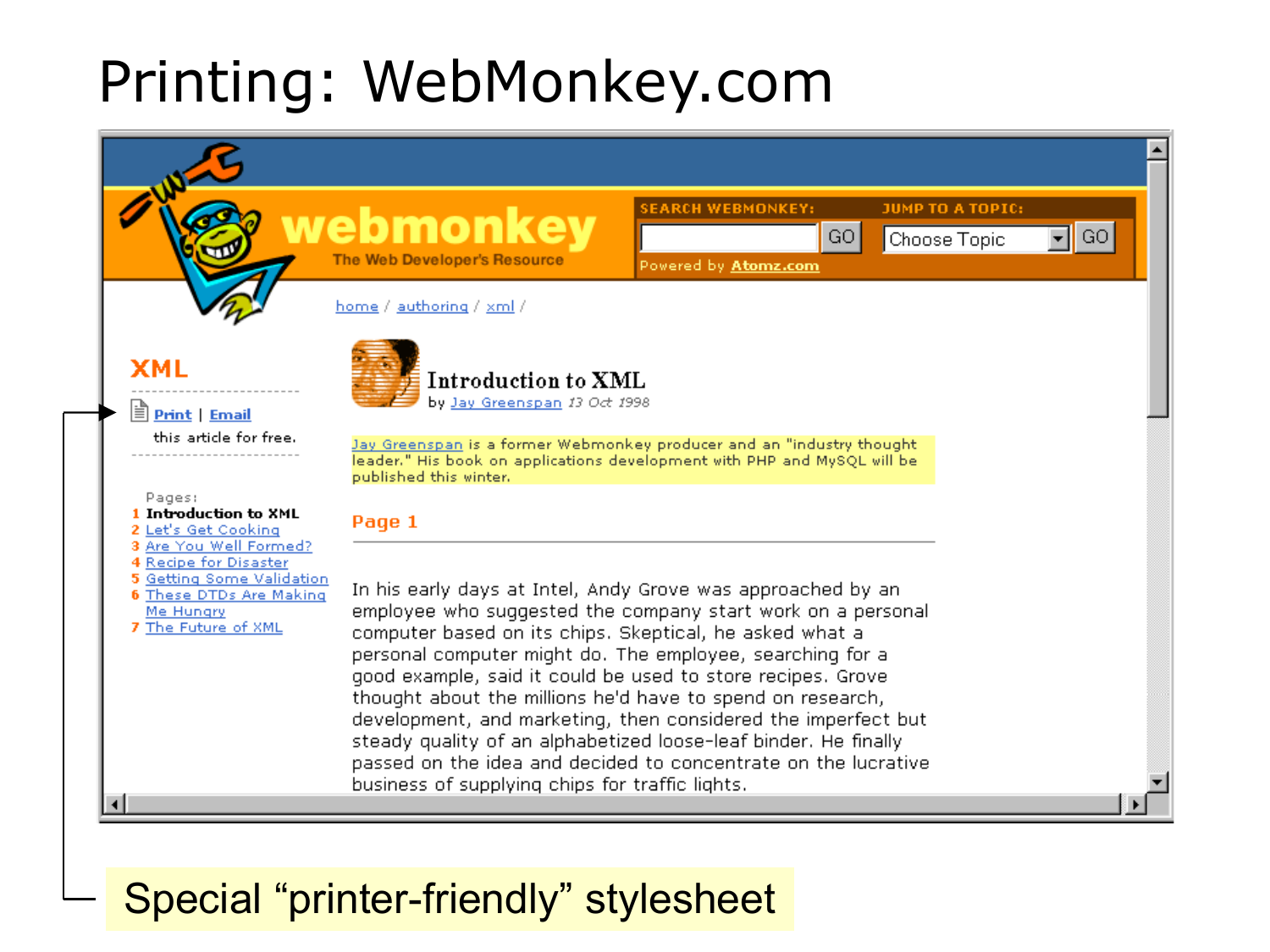

- ⚫ Audience programmers
- ⚫ Features
	- advanced search tools
	- simple TOC
	- icons for premium and non-Microsoft content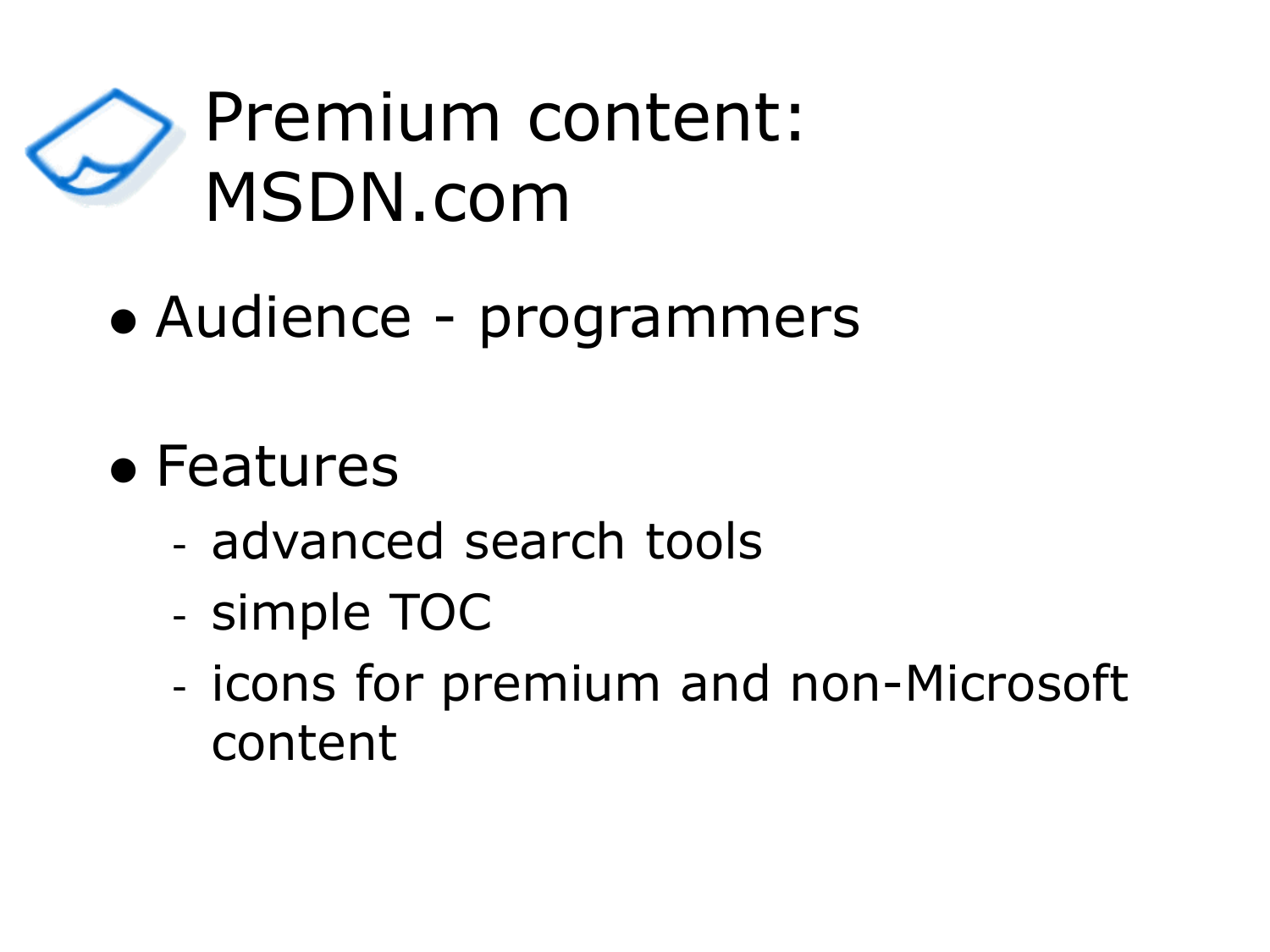### Premium Content: MSDN.com (Microsoft)



#### Icons for links to secure and premium content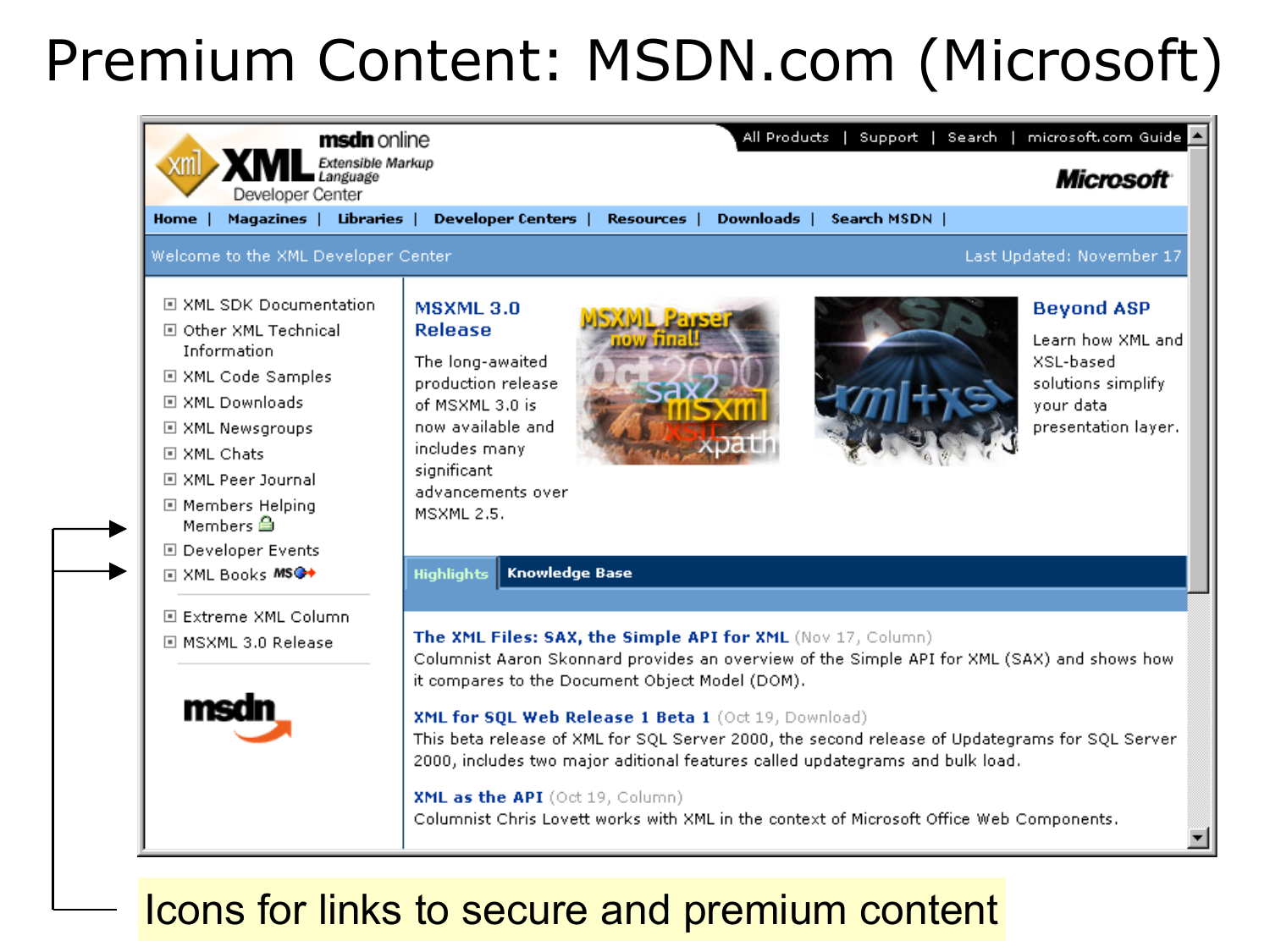

- ⚫ Audience art and music lovers
- ⚫ Hermitage features
	- uses IBM's QBIC technology
	- search by colors or layout
	- visual thumbnails and abstracts
- ⚫ National Sound Archive features
	- search by name, date, language
	- search by style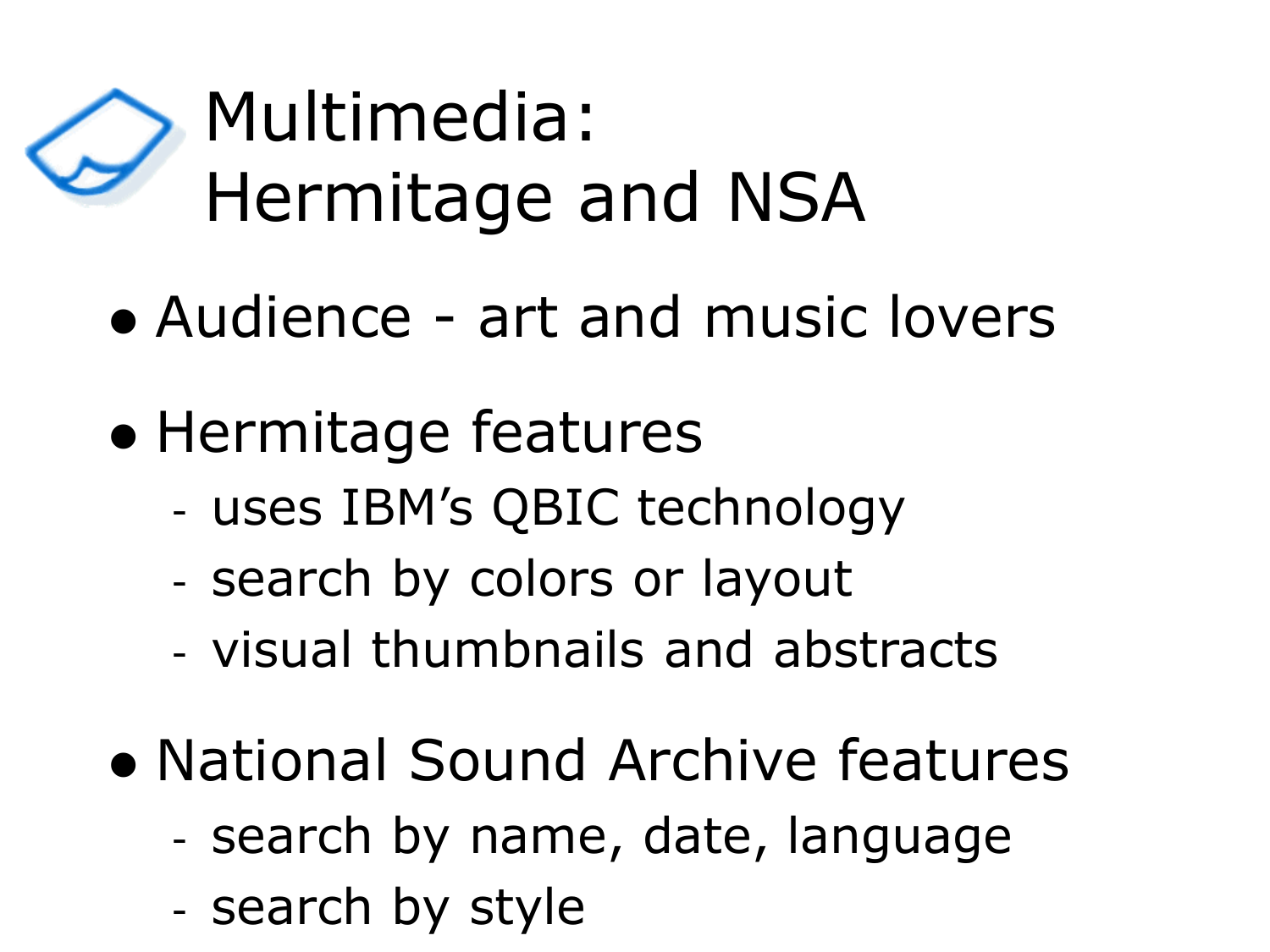### Searching images: HermitageMuseum.org



#### Color and layout search options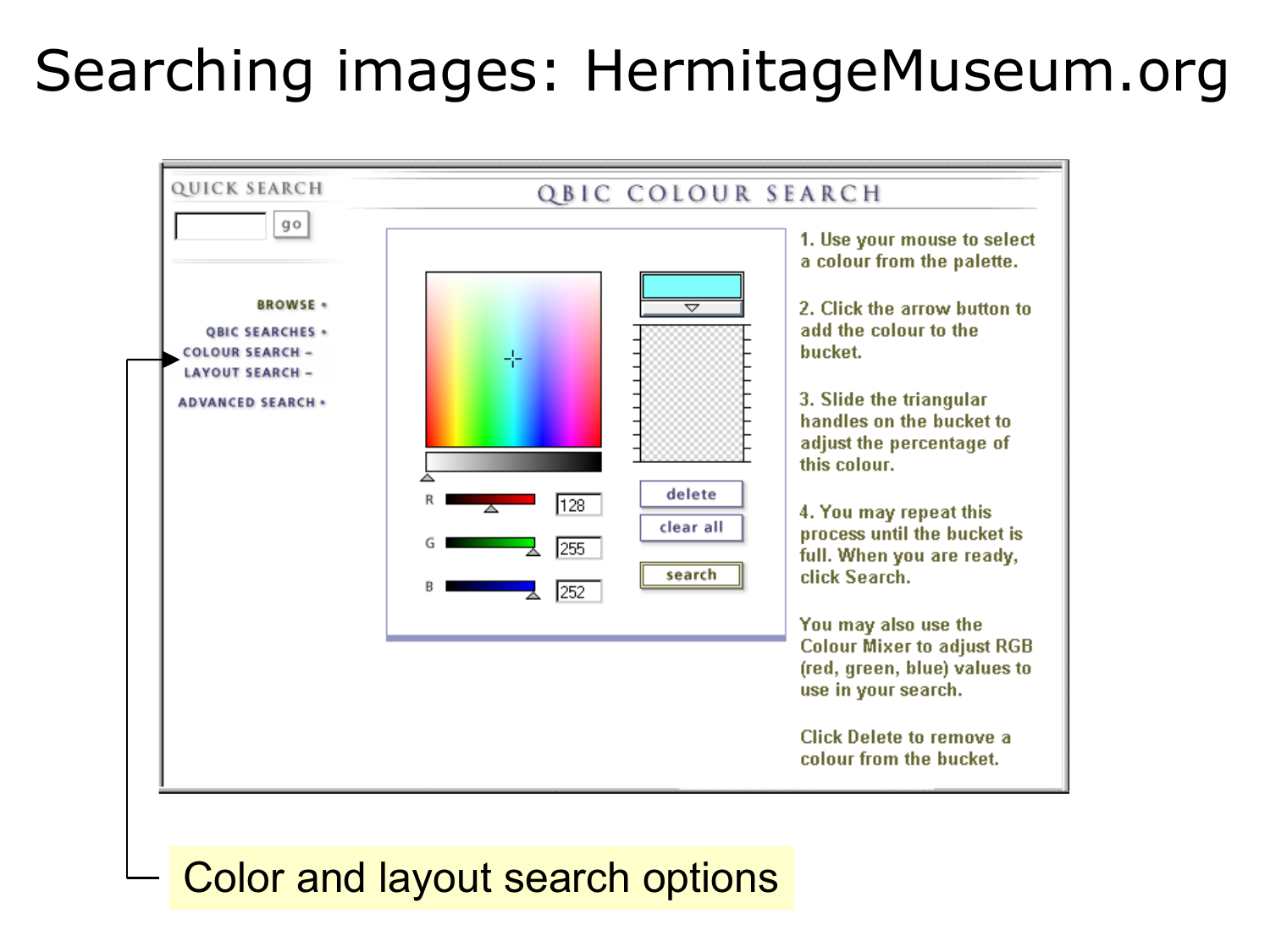### Searching images: HermitageMuseum.org



#### Visual thumbnails and textual summaries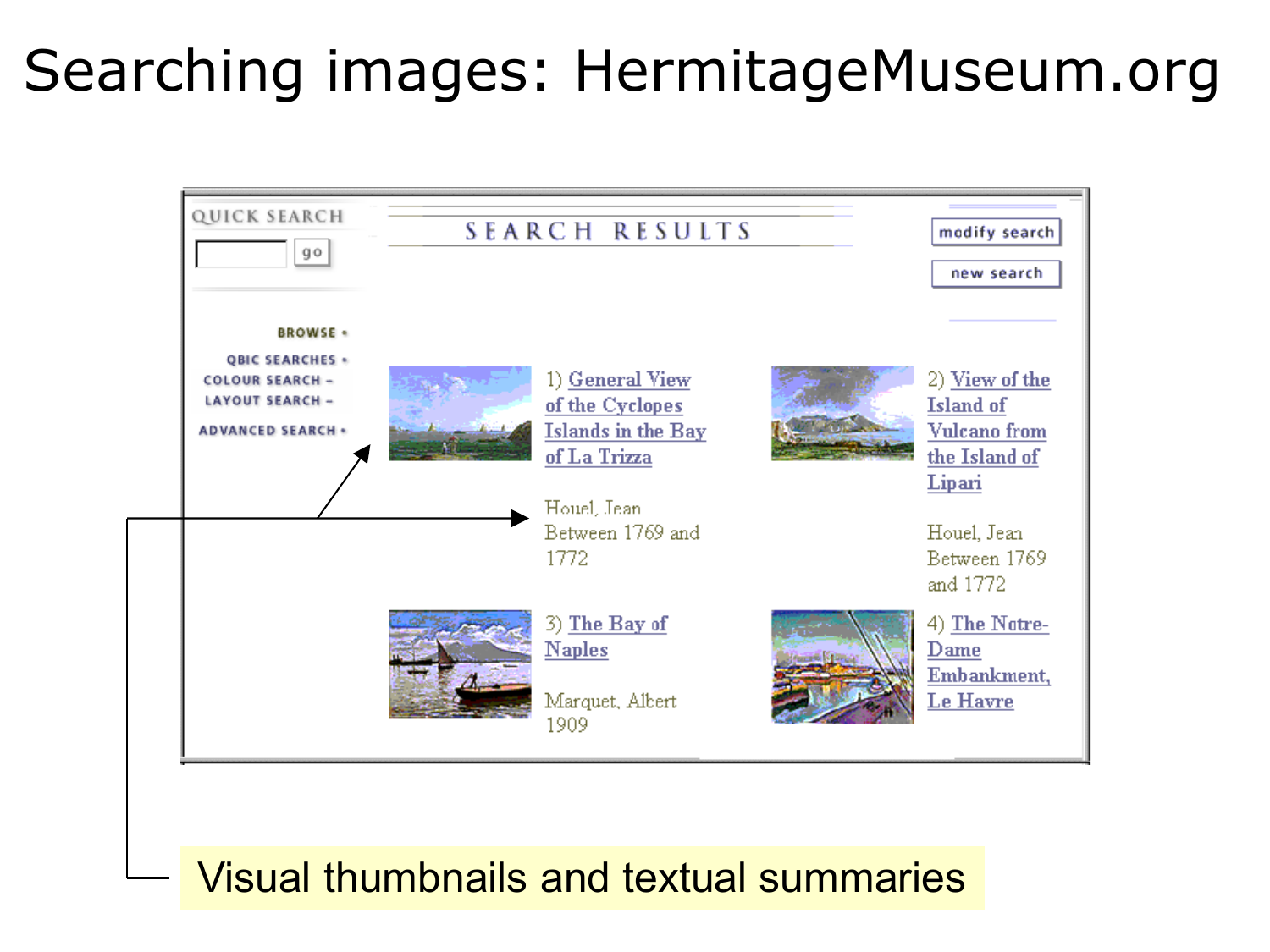### Searching sounds: National Sound Archive (UK)

| <b>National Sound Archive</b><br>CATALOG INFO. DESK                                                                   |                                                                                                       |                         |
|-----------------------------------------------------------------------------------------------------------------------|-------------------------------------------------------------------------------------------------------|-------------------------|
| <b>GO BACK</b><br><b>HELP</b><br><b>PREFS</b>                                                                         | <b>EXIT</b>                                                                                           |                         |
| Search the catalogue                                                                                                  |                                                                                                       |                         |
| keyword  <br>$\blacktriangledown$<br>name<br>$\overline{\phantom{a}}$<br>title<br>$\overline{\phantom{a}}$<br>subject | $AND$ $\vert \mathbf{v} \vert$<br>AND $\blacktriangleright$<br>AND $\Box$<br>AND $\boxed{\mathbf{r}}$ |                         |
| $\blacktriangledown$<br>place<br>Clear<br>Search Catalog                                                              | <b>ANY</b><br><b>ACTUALITY</b><br>BAROQUE                                                             | Search by musical style |
| <b>Search Limits</b>                                                                                                  | <b>BLUES</b><br><b>BRASSBAND</b><br><b>CHAMBER</b>                                                    |                         |
| year:<br>$\overline{\phantom{0}}$<br>language: ANY                                                                    | <b>CHILDRENS</b><br>CHORAL<br><b>CHRISTIAN</b><br><b>CHRISTMAS</b>                                    |                         |
| format: ANY<br>$\vert \mathbf{v} \vert$<br>collection: ANY<br>$\vert \cdot \vert$                                     | <b>COMEDY</b><br>broad classn: ANY                                                                    |                         |
| match on: $K$ EYWORD $\boxed{\bullet}$<br>sort by: NONE $\blacktriangledown$                                          |                                                                                                       |                         |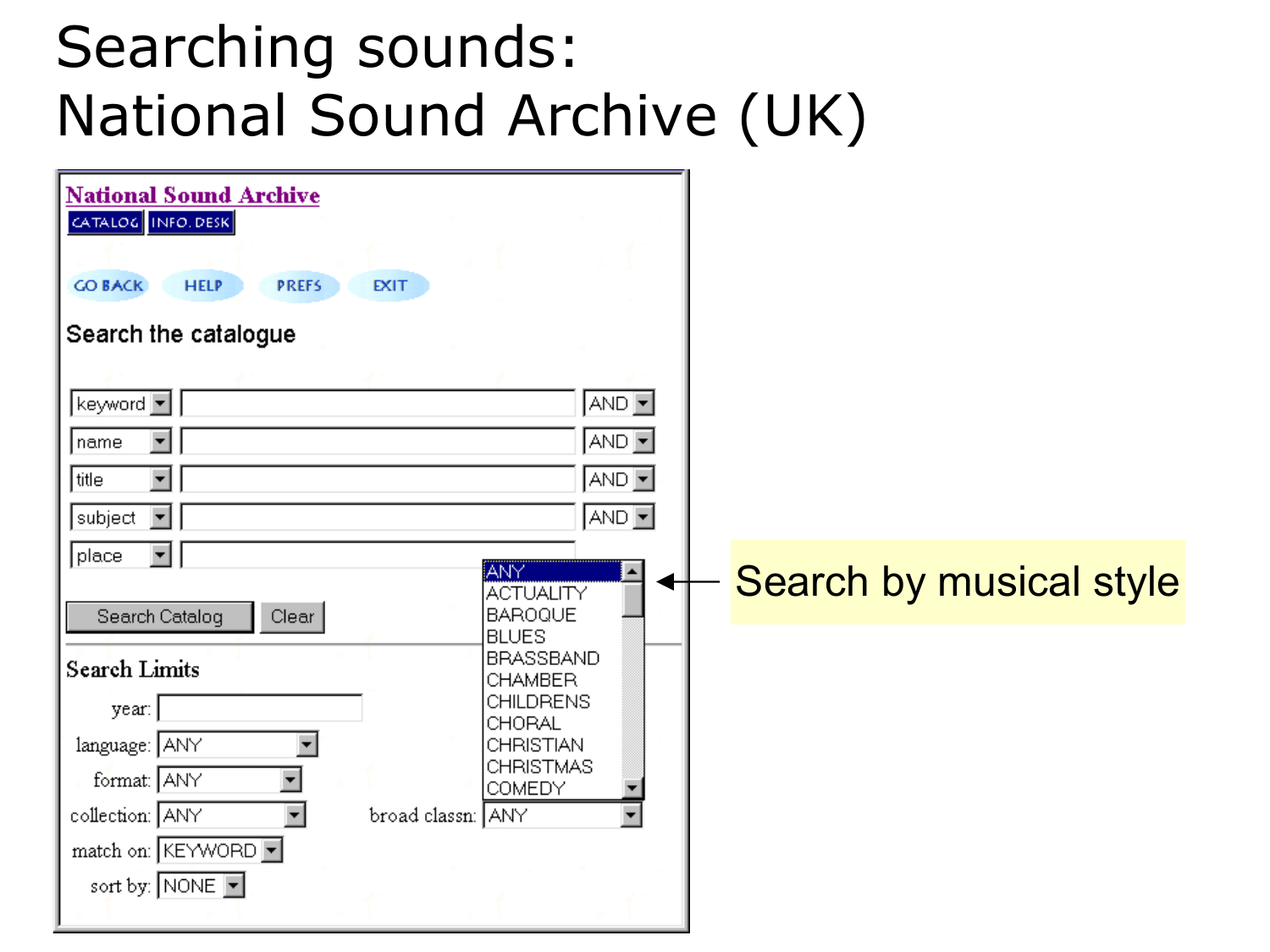

- ⚫ visitor notes
- ⚫ new organizational methods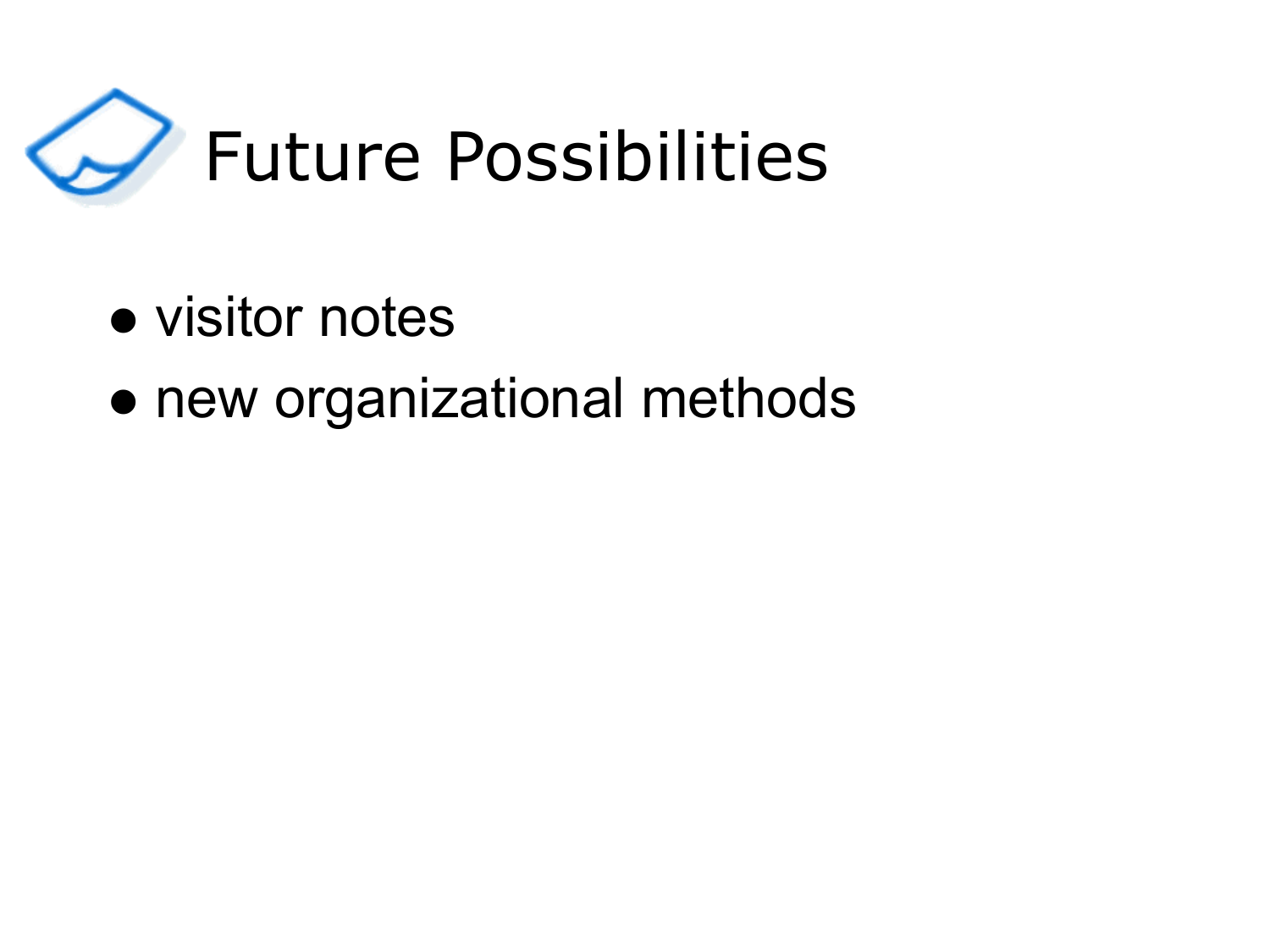## Visitor notes: CSIS (Ceridian)



Paperclip icon signals a user note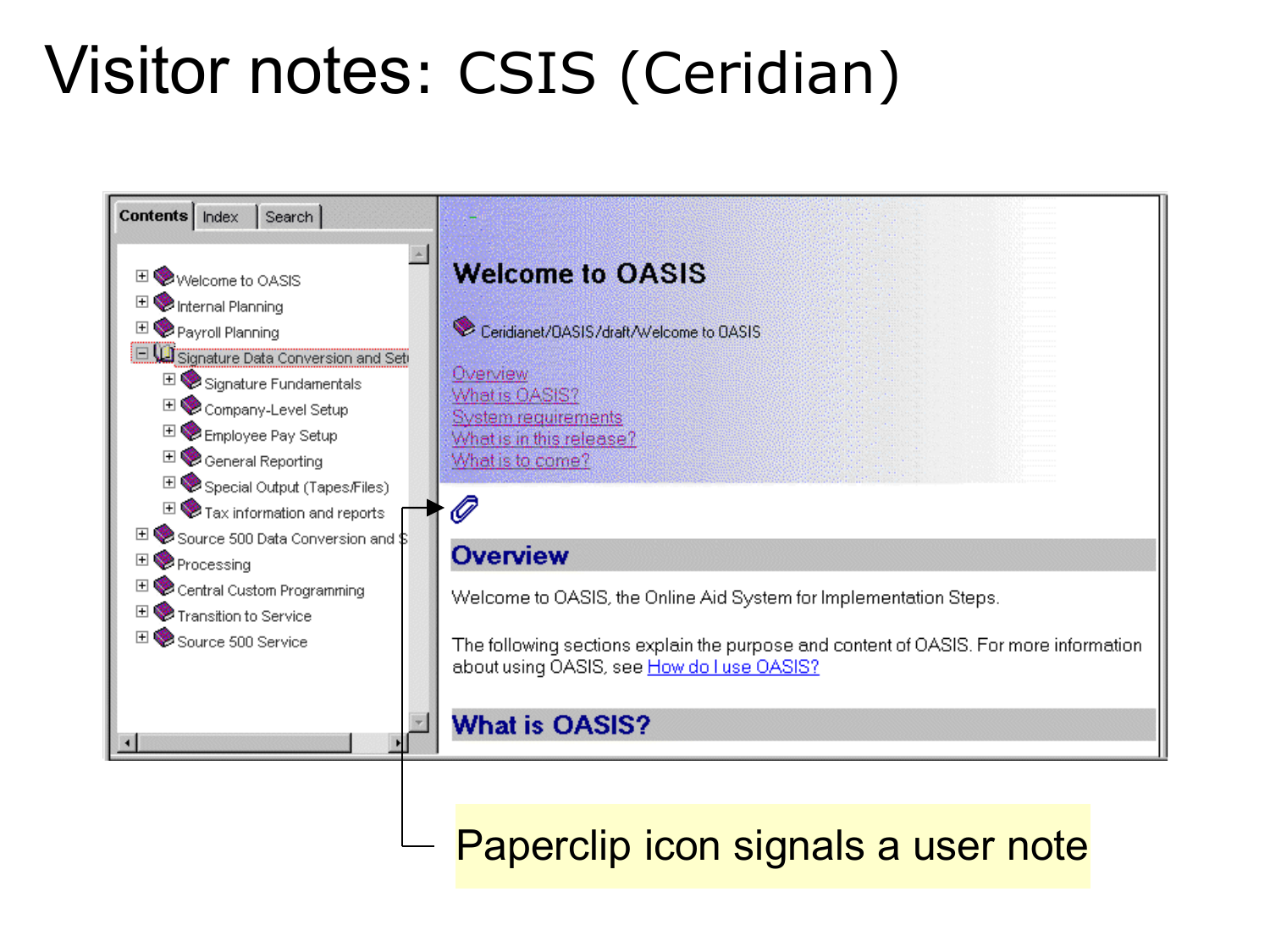### New organizational methods: eHelp.com

Table of contents, index, natural-language search, and question frequency tracking

| RoboHELP Community Knowledge Base - Microsoft Internet Explorer<br>– I⊡I ≻                                                                                                                                                                                                                                                                                         |                                                                                                                                                                                                                                                                                                                                                                                                                                                                                                                                                                  |  |  |
|--------------------------------------------------------------------------------------------------------------------------------------------------------------------------------------------------------------------------------------------------------------------------------------------------------------------------------------------------------------------|------------------------------------------------------------------------------------------------------------------------------------------------------------------------------------------------------------------------------------------------------------------------------------------------------------------------------------------------------------------------------------------------------------------------------------------------------------------------------------------------------------------------------------------------------------------|--|--|
| <b>Ug</b> Contents <b>目</b> Index <b>口</b> Ask <i>C</i> iPredict                                                                                                                                                                                                                                                                                                   | DYNAHELP                                                                                                                                                                                                                                                                                                                                                                                                                                                                                                                                                         |  |  |
| $\phi \times$<br>Contents                                                                                                                                                                                                                                                                                                                                          | Welcome to the eHelp Technical Support Knowledge                                                                                                                                                                                                                                                                                                                                                                                                                                                                                                                 |  |  |
| ? Welcome<br><b>2</b> Using this Knowledge Base<br>$\blacktriangleright$ New items added this week<br>Articles updated this week<br>2 Applying a style sheet to multiple topics<br>2 Displaying List View in Webhelp<br>8 Script error when printing multiple topics from a CHM<br>Getting More Help<br>RoboHELP Classic<br>ROBOHELP HTML<br>RoboHELP Office Tools | <b>Base</b><br>The eHelp Technical Support Knowledge Base brings you problem-<br>solving resources around the clock. We deliver our Knowledge Base<br>system in an easy-to-use interface, complete with a table of contents,<br>index, and full-text search functionality.<br>Our Knowledge Base is maintained using DynaHelp. The eHelp-<br>Technical Support team relies on this information daily to answer your<br>questions and resolve your issues. This core component to RoboHelp<br>support is growing in a rapid pace with over 100 new articles added |  |  |
| <b>2</b> Suggest a Knowledge Base Article                                                                                                                                                                                                                                                                                                                          | every month. Search the Knowledge Base to quickly find the answers<br>to your product questions and maximize your RoboHelp investment.<br>Browse and search for your topic. You will find many solutions to<br>choose from to help solve your problem. If you cannot find the<br>answers to your issues, please contact us using our on-line support<br>form. Provide a detailed description of your problem and Technical<br>Support staff will help you find solutions.                                                                                        |  |  |
|                                                                                                                                                                                                                                                                                                                                                                    | If you did not find the topic you were looking for, we want to hear from<br>you. You may not be alone. If you would like to request a topic be<br>included in the Knowledge Base please use our on-line submission<br>form. Our Knowledge Base Administrator will review your suggestion<br>and will keep you informed of the status of your request.                                                                                                                                                                                                            |  |  |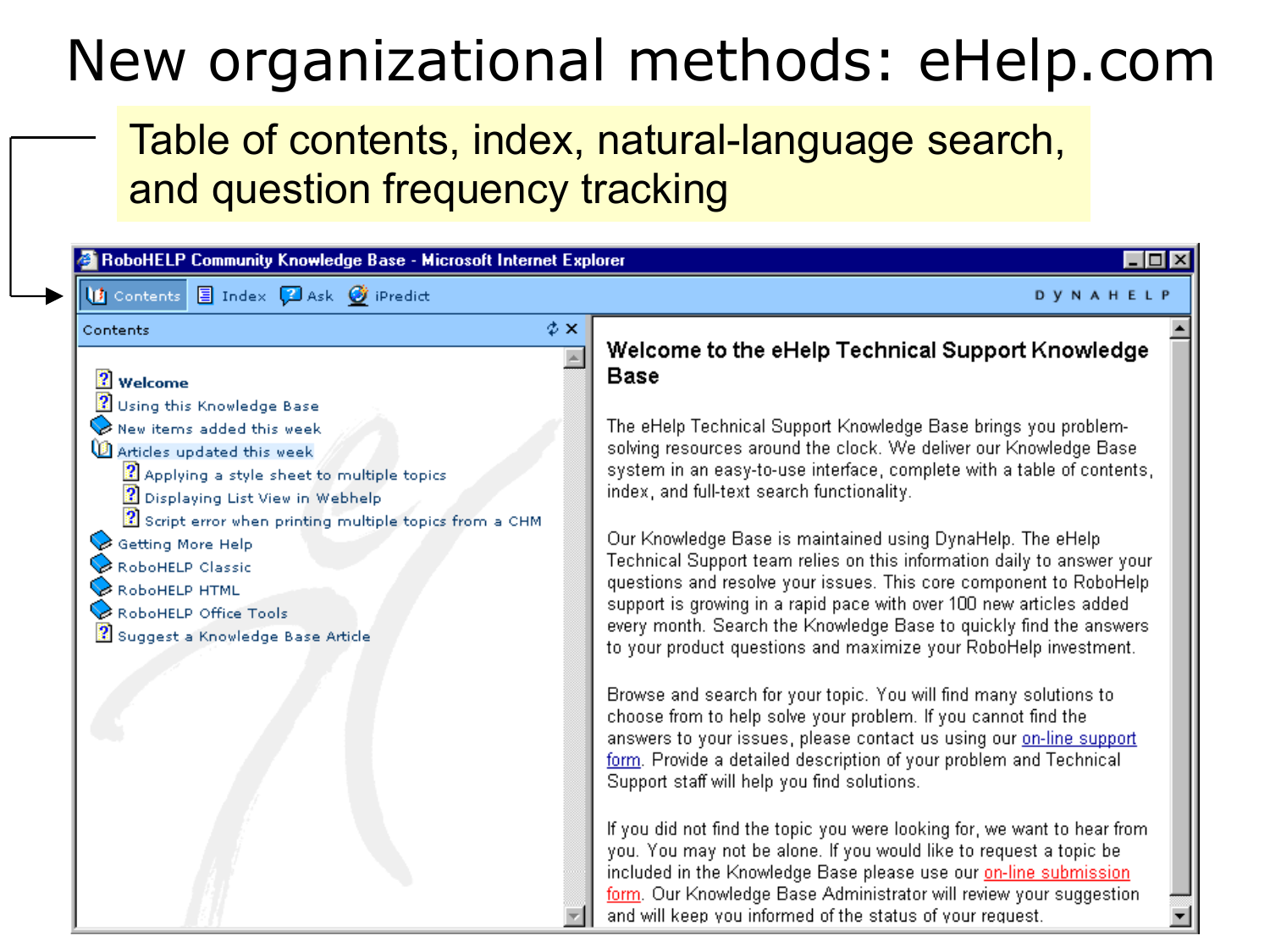

- ⚫ Digital Library Federation www.lcweb.loc.gov/loc/ndlf
- ⚫ International Federation of Library Associations www.nlc-bnc.ca/ifla/home.html
- ⚫ Internet Archive www.archive.org